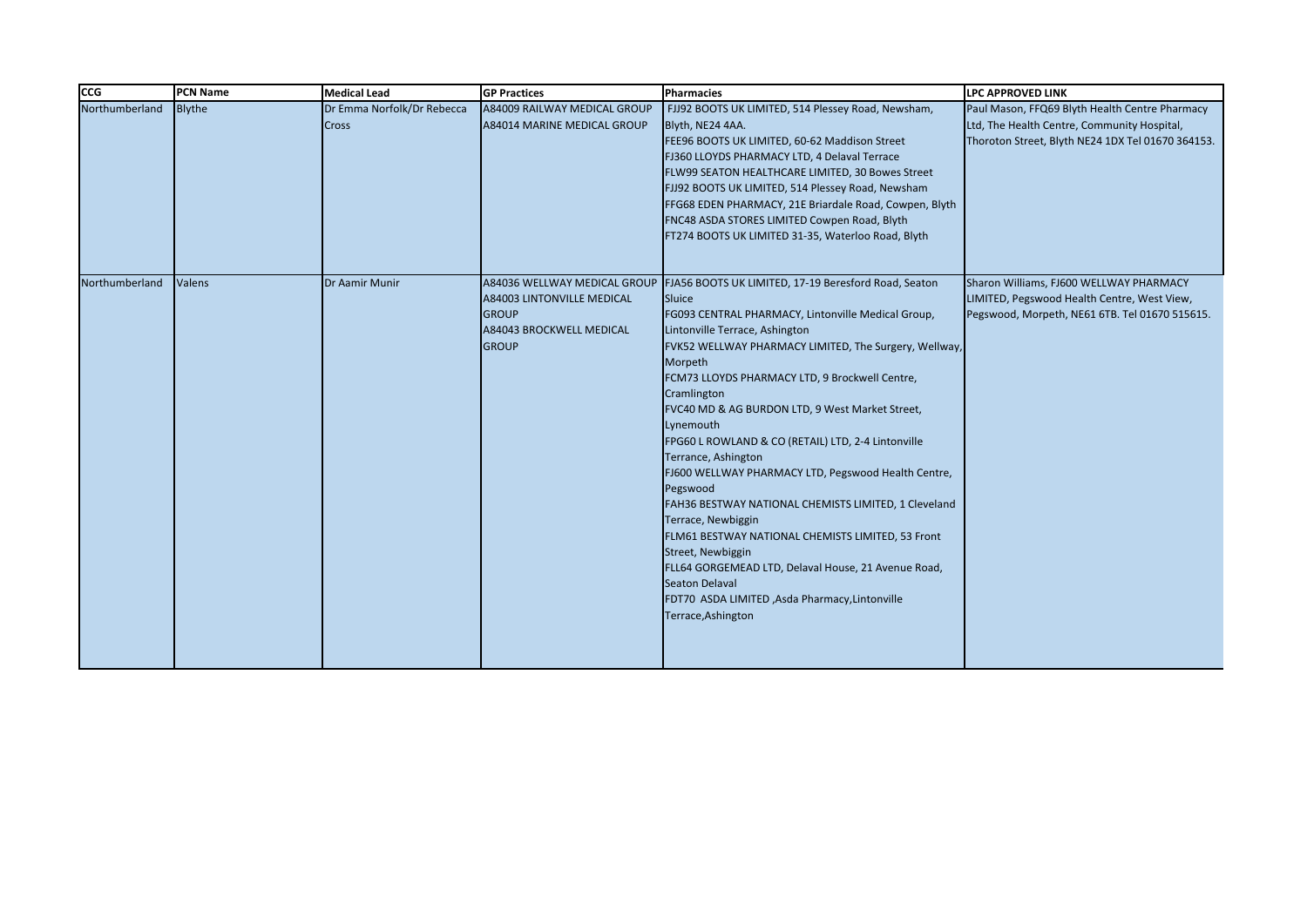| Northumberland | <b>Cramlington Seaton Valley</b> | Dr Sarah Lowe   | A84030 VILLAGE MEDICAL GROUP        | FVL95 BOOTS UK LIMITED, 29-30 Manor Walks, Cramlington                                                   | Emily Richardson, FVL95 BOOTS UK LIMITED, 29-30 |
|----------------|----------------------------------|-----------------|-------------------------------------|----------------------------------------------------------------------------------------------------------|-------------------------------------------------|
|                |                                  |                 | A84038 FORUM FAMILY PRACTICE        | FLA34 BESTWAY NATIONAL CHEMISTS LIMITED, Village                                                         | Manor Walks, Cramlington NE23 6QE Tel: 01670    |
|                |                                  |                 | <b>A84025 CRAMLINGTON MEDICAL</b>   | Surgery, Dudley Lane, Cramlington                                                                        | 736399 Emily.x.Richardson@boots.com             |
|                |                                  |                 | <b>GROUP</b>                        | FWH73 BESTWAY NATIONAL CHEMISTS LIMITED, 15 Station                                                      |                                                 |
|                |                                  |                 | <b>A84037 NETHERFIELD HOUSE</b>     | Road, Seghill                                                                                            |                                                 |
|                |                                  |                 | <b>A84619 ELSDON AVENUE SURGERY</b> | FH700 LLOYDS PHARMACY LTD, Sainsburys, Manor Walks,                                                      |                                                 |
|                |                                  |                 |                                     | Cramlington                                                                                              |                                                 |
|                |                                  |                 |                                     | FGA17 Simpill Ltd, Phamacy 2000, 6 South Nelson Industrial                                               |                                                 |
|                |                                  |                 |                                     | Estate, Cramlington                                                                                      |                                                 |
|                |                                  |                 |                                     | FVT51 WELL PHARMACY 38, Astley Road, Seaton Deleval                                                      |                                                 |
|                |                                  |                 |                                     | FN025 LLOYDS PHARMACY LIMITED, 24, Market Street,                                                        |                                                 |
|                |                                  |                 |                                     | Dudley, Cramlington                                                                                      |                                                 |
|                |                                  |                 |                                     |                                                                                                          |                                                 |
| Northumberland | Wansbeck                         | Dr Orla Collins | <b>A84028 SEATON PARK MEDICAL</b>   | FMC74 BOOTS UK LIMITED, 28 Front Street, Bedlington                                                      | Dave Pearse, FMC74 BOOTS UK LIMITED, 28 Front   |
|                |                                  |                 | <b>GROUP</b>                        | FYM64 LLOYDS PHARMACY LTD, Seaton Hirst Medical Centre, Street, Bedlington, NE22 5UB. Tel 01670 822 297. |                                                 |
|                |                                  |                 | <b>A84005 BEDLINGTONSHIRE</b>       | Norham Road, Ashington                                                                                   |                                                 |
|                |                                  |                 | <b>MED.GROUP</b>                    | FRP40 LLOYDS PHARMACY LTD, Glebe Road, Bedlington                                                        |                                                 |
|                |                                  |                 | A84020 GUIDEPOST MEDICAL            | FQW59 BOOTS UK LIMITED, 17 The Square, Guidepost                                                         |                                                 |
|                |                                  |                 | <b>GROUP</b>                        | FK452 BOOTS UK LIMITED, 1 Station Street, Bedlington                                                     |                                                 |
|                |                                  |                 | <b>A84013 THE GABLES MEDICAL</b>    | <b>Station</b>                                                                                           |                                                 |
|                |                                  |                 | <b>GROUP</b>                        | FHW77 GORGEMEAD LIMITED, 8 Laburnum Terrace,                                                             |                                                 |
|                |                                  |                 | <b>A84015 LABURNUM SURGERY</b>      | Ashington                                                                                                |                                                 |
|                |                                  |                 |                                     | FP908 BESTWAY NATIONAL CHEMISTS LIMITED, Nursery Park                                                    |                                                 |
|                |                                  |                 |                                     | Health Centre, Nursery Park Road, Ashington                                                              |                                                 |
|                |                                  |                 |                                     | FA037 NEWLINE PHARMACY LIMITED, 1-2 Dereham Terrace,                                                     |                                                 |
|                |                                  |                 |                                     | <b>Stakeford</b>                                                                                         |                                                 |
|                |                                  |                 |                                     | FQV23 SUPERDRUG STORES PLC, 1 Station Road, Ashington                                                    |                                                 |
|                |                                  |                 |                                     | FX314 NEWLINE PHARMACY LIMITED, 110 Alexandra Road,                                                      |                                                 |
|                |                                  |                 |                                     | Ashington                                                                                                |                                                 |
|                |                                  |                 |                                     | FL776 BOOTS UK LIMITED, 28-30 Station Road, Ashington                                                    |                                                 |
|                |                                  |                 |                                     |                                                                                                          |                                                 |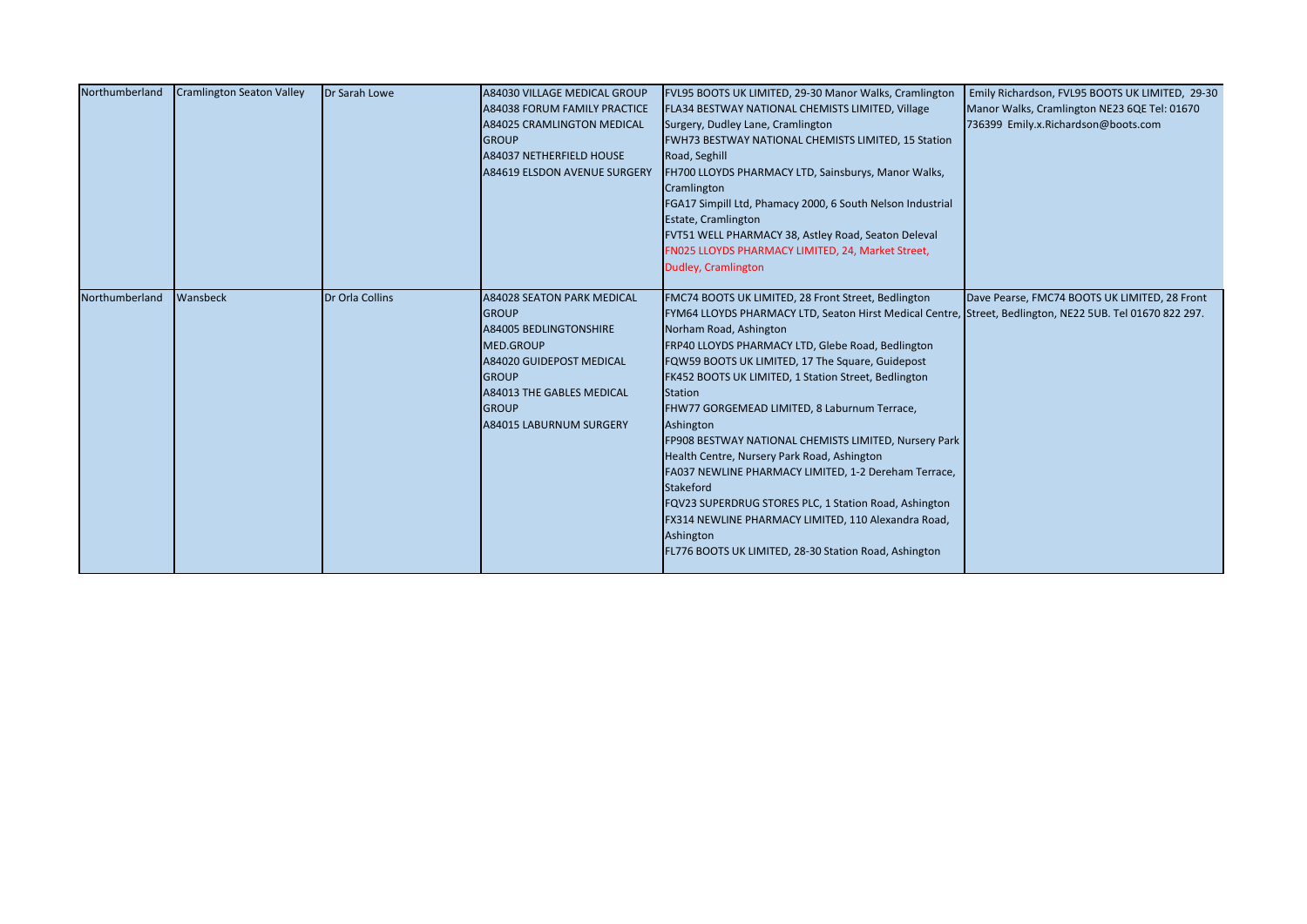| Northumberland | North Northumberland | <b>Dr Saul Miller</b> | A84006 ALNWICK MEDICAL GROUP        | FJQ93 TESCO STORES LIMITED, Tweedside Trading Estate,          | Alison Harvey, FKK15 SA CROMIE, 158 Percy Street, |
|----------------|----------------------|-----------------------|-------------------------------------|----------------------------------------------------------------|---------------------------------------------------|
|                |                      |                       | A84022 COQUET MEDICAL GROUP         | Ord Road, Berwick                                              | FND05 Amble, NE65 0AG. Tel 01665 710896.          |
|                |                      |                       | A84026 WELL CLOSE MEDICAL           | K-CHEM LIMITED, 28 Grange Road, Shilbottle                     |                                                   |
|                |                      |                       | <b>GROUP</b>                        | FKK15 MD & AG BURDON LTD, 158 Percy Street, Amble              |                                                   |
|                |                      |                       | A84044 UNION BRAE & NORHAM          | FTY62 BOOTS UK LIMITED, 50-52 Bondgate Within, Alnwick         |                                                   |
|                |                      |                       | <b>PRAC</b>                         | FE264 BESTWAY NATIONAL CHEMISTS LIMITED, Infirmary             |                                                   |
|                |                      |                       | A84031 GREYSTOKE SURGERY            | Close, Alnwick                                                 |                                                   |
|                |                      |                       | A84039 GAS HOUSE LANE SURGERY       | <b>FJJ79 LLOYDS PHARMACY LTD, 4 Well Close Square, Berwick</b> |                                                   |
|                |                      |                       | <b>A84002 THE ROTHBURY PRACTICE</b> | FGA96 BOOTS UK LIMITED, The Mount, Morpeth                     |                                                   |
|                |                      |                       | A84008 BELFORD MEDICAL              | FCX45 BOOTS UK LIMITED, High Street, Rothbury                  |                                                   |
|                |                      |                       | <b>PRACTICE</b>                     | FTG07 LLOYDS PHARMACY LTD, Union Brae Surgery,                 |                                                   |
|                |                      |                       | <b>A84029 WIDDRINGTON SURGERY</b>   | Tweedmouth                                                     |                                                   |
|                |                      |                       | A84032 CHEVIOT MEDICAL GROUP        | FQ801 BOOTS UK LIMITED, 60-68 Marygate, Berwick                |                                                   |
|                |                      |                       | <b>A84604 THE GLENDALE SURGERY</b>  | FCN75 BOOTS UK LIMITED, 6 The Precinct, Hadston                |                                                   |
|                |                      |                       | A84609 FELTON SURGERY               | <b>FVW17 NORTHUMBERLAND MEDICINES LIMITED,</b>                 |                                                   |
|                |                      |                       |                                     | Widdrington Surgery, Grange Road, Widdrington                  |                                                   |
|                |                      |                       |                                     | FNF52 BOOTH AP & CP, 26 High Street, Wooler                    |                                                   |
|                |                      |                       |                                     | FT669 CASTLEGATE (BERWICK-UPON-TWEED) LIMITED, 15              |                                                   |
|                |                      |                       |                                     | Castlegate, Berwick<br><b>FN348</b>                            |                                                   |
|                |                      |                       |                                     | BOOTH AP & CP, 22 West Street, Belford<br><b>FKN45 BOOTS</b>   |                                                   |
|                |                      |                       |                                     | UK LIMITED, 32 Main Street, Seahouses                          |                                                   |
|                |                      |                       |                                     | FN140 BOOTS UK LIMITED, 37-39 Queen Street, Amble              |                                                   |
|                |                      |                       |                                     | FQE04 BOOTS UK LIMITED, 41, Bridge Street, Morpeth             |                                                   |
|                |                      |                       |                                     | FWV34 BOOTS UK LIMITED, 33 Shields Road, Stobhill,             |                                                   |
|                |                      |                       |                                     | Morpeth, FMN17 HEALTH HUT PHARMACY 2 Abbey                     |                                                   |
|                |                      |                       |                                     | Meadows, Kirkhill, Morpeth                                     |                                                   |
|                |                      |                       |                                     |                                                                |                                                   |
|                |                      |                       |                                     |                                                                |                                                   |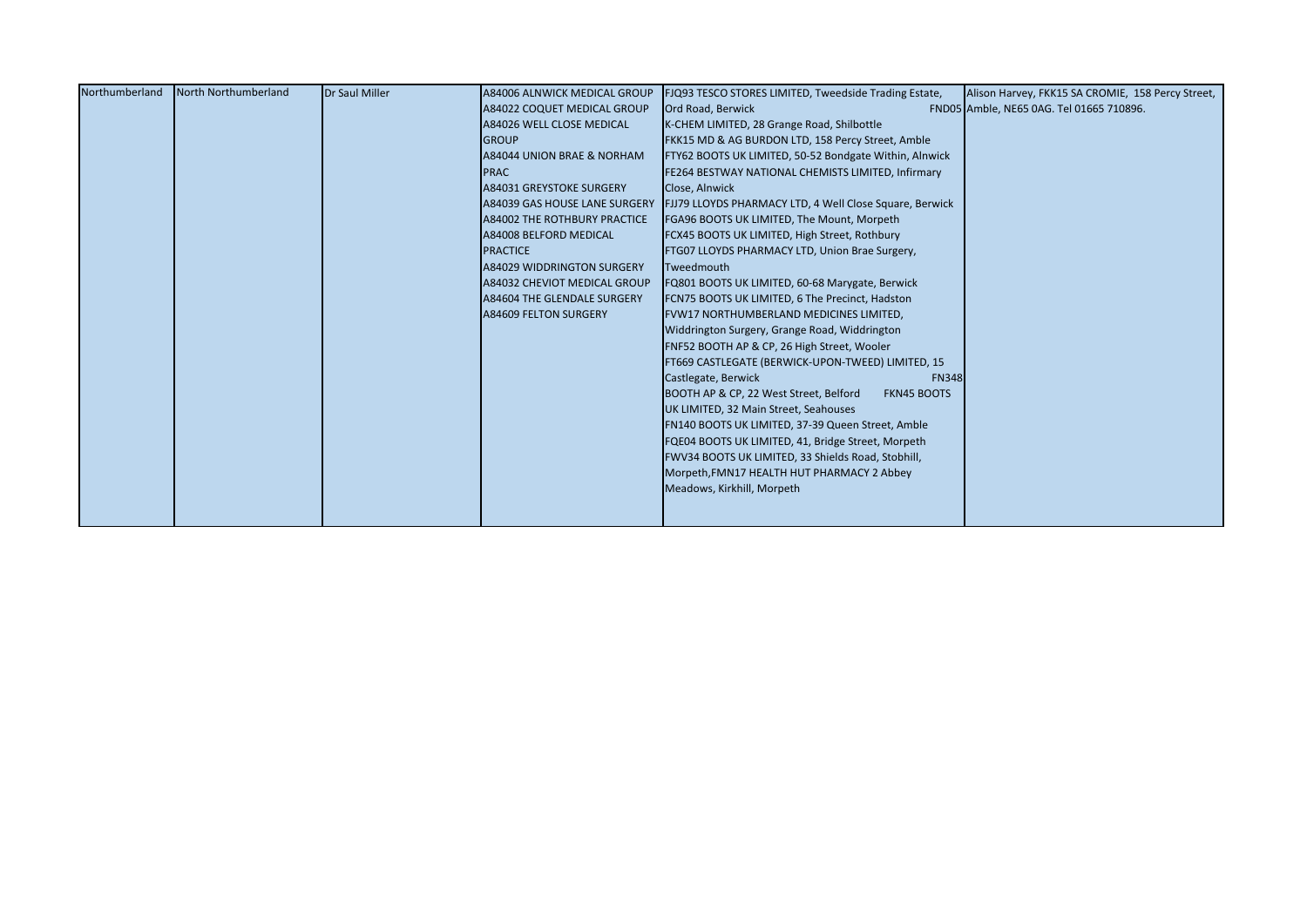| Northumberland | <b>West Northumberland</b> | Dr John Green | <b>A84007 PONTELAND MEDICAL</b>   | FWA97 WYLAM PHARMACY LTD, Main Street, Wylam                                                         | Danny O'Kane, FAQ61 BOOTS UK LIMITED, 7 The |
|----------------|----------------------------|---------------|-----------------------------------|------------------------------------------------------------------------------------------------------|---------------------------------------------|
|                |                            |               | <b>GROUP</b>                      | FVW88 CASTLEGATE (BERWICK UPON TWEED) LTD, Allendale Broadway, Darras Hall, Ponteland, NE20 9PW. Tel |                                             |
|                |                            |               | A84024 BURN BRAE MEDICAL          | Pharmacy, 3 Shield Street<br><b>FLF37 HAYDON</b>                                                     | 01661823405.                                |
|                |                            |               | <b>GROUP</b>                      | <b>BRIDGE PHARMACY LIMITED, 5 Church Street</b>                                                      |                                             |
|                |                            |               | <b>A84011 WHITE MEDICAL GROUP</b> | FJT18 BOOTS UK LIMITED, Eden House, Westgate, Haltwhistle                                            |                                             |
|                |                            |               |                                   | A84018 CORBRIDGE HEALTH CENTRE FA339 MISS J TAYLOR, Brewery Lane, Main Street, Ponteland             |                                             |
|                |                            |               | A84034 HALTWHISTLE MEDICAL        | FRV74 CENTRE CHEMISTS LTD, 14 Merton Way, Ponteland                                                  |                                             |
|                |                            |               | <b>GROUP</b>                      | FRT80 PARKSIDE PHARMACY LIMITED, Front Street,                                                       |                                             |
|                |                            |               | A84045 HAYDON BRIDGE &            | Bellingham                                                                                           |                                             |
|                |                            |               | <b>ALLENDALE MEDICAL PRACT</b>    | FWH39 BOOTS UK LIMITED, 4 Town Hall Buildings, Corbridge                                             |                                             |
|                |                            |               | <b>A84033 THE SELE MEDICAL</b>    | FG366 BOOTS UK LIMITED, 7 Fore Street, Hexham                                                        |                                             |
|                |                            |               | <b>PRACTICE</b>                   | FAQ61 BOOTS UK LIMITED, 7 The Broadway, Darras Hall                                                  |                                             |
|                |                            |               | <b>A84047 BRANCH END SURGERY</b>  | FM627 BOOTS UK LIMITED, 77 Front Street, Prudhoe                                                     |                                             |
|                |                            |               |                                   | A84016 PRUDHOE MEDICAL GROUP FKC62 BOOTS UK LIMITED, 48 Front Street, Prudhoe                        |                                             |
|                |                            |               | <b>A84027 BELLINGHAM PRACTICE</b> | FX028 BOOTS UK LIMITED 1 Alexandra Terrace, Stocksfield                                              |                                             |
|                |                            |               |                                   | A84040 HUMSHAUGH & WARK MED FNN62 TESCSO STORES LIMITED Instore Pharmacy, Tynedale                   |                                             |
|                |                            |               | <b>GRP</b>                        | Retail Park, Alemouth Road, Hexham                                                                   |                                             |
|                |                            |               | A84042 SCOTS GAP MEDICAL          | FAP73 LLOYDS PHARMACY LIMITED, Hexham General                                                        |                                             |
|                |                            |               | <b>GROUP</b>                      | Hospital Site, Corbridge Road, Hexham                                                                |                                             |
|                |                            |               |                                   |                                                                                                      |                                             |
|                |                            |               |                                   |                                                                                                      |                                             |
|                |                            |               |                                   |                                                                                                      |                                             |
|                |                            |               |                                   |                                                                                                      |                                             |
|                |                            |               |                                   |                                                                                                      |                                             |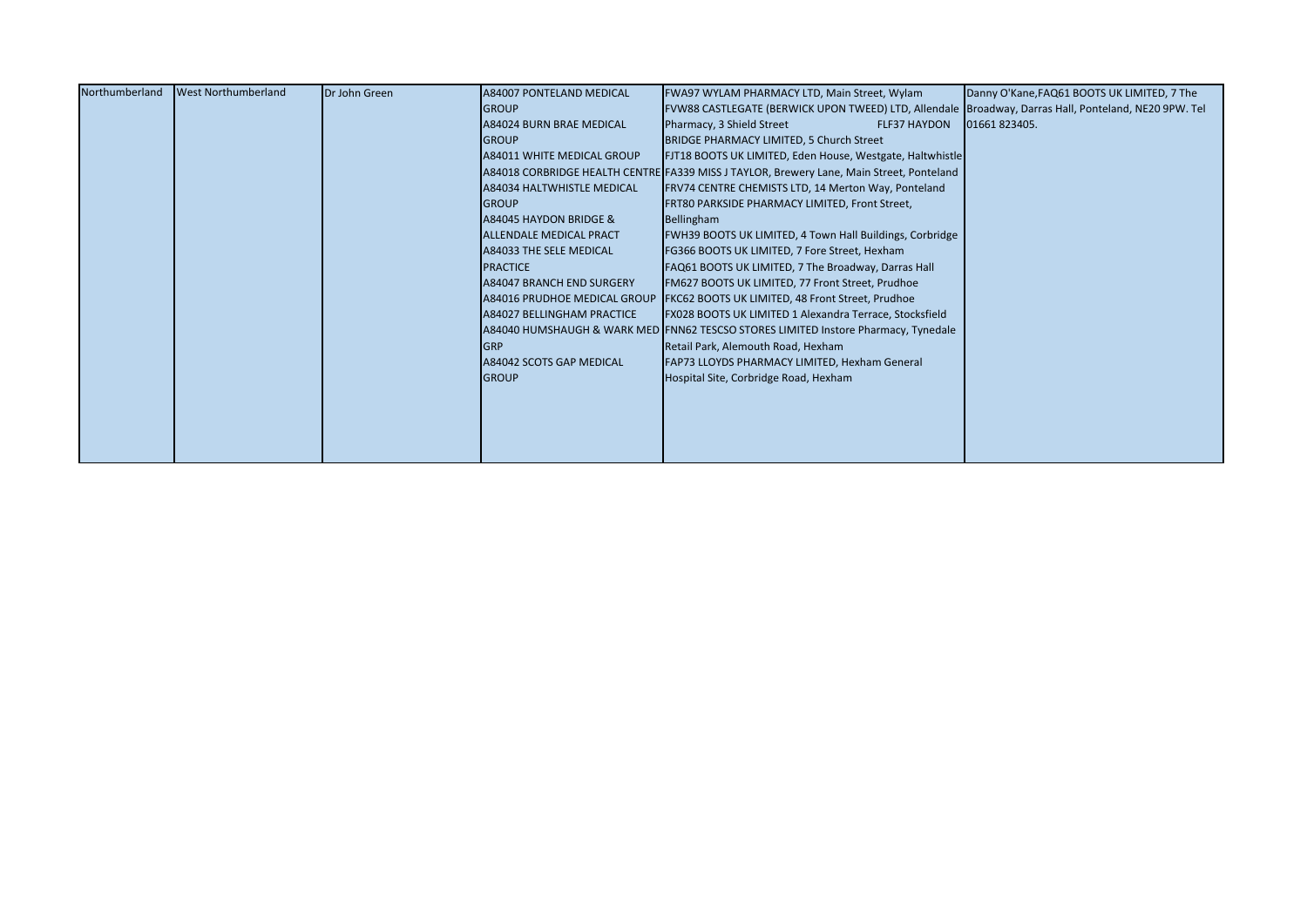| <b>North Tyneside</b> | <b>Whitley Bay</b> | <b>Dr Catherine Murray</b> | <b>A87005 WHITLEY BAY HEALTH</b>        | FC800 LLOYDS PHARMACY LTD, Monkseaton Medical Centre, Chris Holmes, FHK43 FAIRMAN CHEMISTS LIMITED, |                                                |
|-----------------------|--------------------|----------------------------|-----------------------------------------|-----------------------------------------------------------------------------------------------------|------------------------------------------------|
|                       |                    |                            | <b>CENTRE</b>                           | Cauldwell Avenue, Monkseaton                                                                        | 379 Benton Road, Benton, NE7 7EE. Tel 0191 266 |
|                       |                    |                            | <b>A87020 MONKSEATON MEDICAL</b>        | FMX65 BOOTS UK LIMITED, 154 Whitley Road, Whitley Bay                                               | 2016.                                          |
|                       |                    |                            | <b>CENTRE</b>                           | FPV06 FAIRMAN CHEMISTS LIMITED, 7 Front Street,                                                     | chrisholmes.fp@gmail.com                       |
|                       |                    |                            | A87011 BEAUMONT PARK SURGERY Monkseaton |                                                                                                     |                                                |
|                       |                    |                            | A87006 49 MARINE AVENUE                 | <b>FAH39 SEATON HEALTHCARE LIMITED, Shiremoor Resource</b>                                          |                                                |
|                       |                    |                            | <b>SURGERY</b>                          | Centre, Earsdon Road, Shiremoor                                                                     |                                                |
|                       |                    |                            | <b>A87008 MARINE AVENUE MEDICAL</b>     | FMT44 LLOYDS PHARMACY LTD, Sainsurys, Newstead Drive,                                               |                                                |
|                       |                    |                            | <b>CTR</b>                              | <b>Whitley Bay</b>                                                                                  |                                                |
|                       |                    |                            | <b>A87023 BRIDGE MEDICAL</b>            | FMK84 FAIRMAN CHEMISTS LIMITED, 295 Whitley Road,                                                   |                                                |
|                       |                    |                            | <b>A87600 PARK PARADE PRACTICE</b>      | <b>Whitley Bay</b>                                                                                  |                                                |
|                       |                    |                            |                                         | FTJ64 BOOTS UK LIMITED, 9 Claremont Crescent, Whitley                                               |                                                |
|                       |                    |                            |                                         | Lodge                                                                                               |                                                |
|                       |                    |                            |                                         | <b>FX048 BOOTS UK LIMITED, Unit 15, Park View Shopping</b>                                          |                                                |
|                       |                    |                            |                                         | Centre, Whitley Bay                                                                                 |                                                |
|                       |                    |                            |                                         | FEG71 W M MORRISON SUPERMARKETS PLC, Hillheads Road,                                                |                                                |
|                       |                    |                            |                                         | <b>Whitley Bay</b>                                                                                  |                                                |
|                       |                    |                            |                                         | FJ796 BOOTS UK LIMITED, 1 Park Road, Whitley Bay                                                    |                                                |
|                       |                    |                            |                                         | FXJ21 FENWICK D & C, 9 Farringdon Road, Cullercoats                                                 |                                                |
|                       |                    |                            |                                         | FF889 WELCOME HEALTH PHARMACIES LIMITED, 205 Whitley                                                |                                                |
|                       |                    |                            |                                         | Road, Whitley Bay FVA84 ALANICHEM LTD,                                                              |                                                |
|                       |                    |                            |                                         | 116 Park View, Whitley Bay                                                                          |                                                |
|                       |                    |                            |                                         | FQ653 MR JAGRAG SINGH RANDEVA, Unit 2, Old Co-op                                                    |                                                |
|                       |                    |                            |                                         | Buildings, Church Road,                                                                             |                                                |
|                       |                    |                            |                                         | FHC04 AKS HEALTHCARE LIMITED, Shiremoor Pharmacy, 2A                                                |                                                |
|                       |                    |                            |                                         | Northumberland Park, Earsdon Road, Shiremoor                                                        |                                                |
|                       |                    |                            |                                         |                                                                                                     |                                                |
|                       |                    |                            |                                         |                                                                                                     |                                                |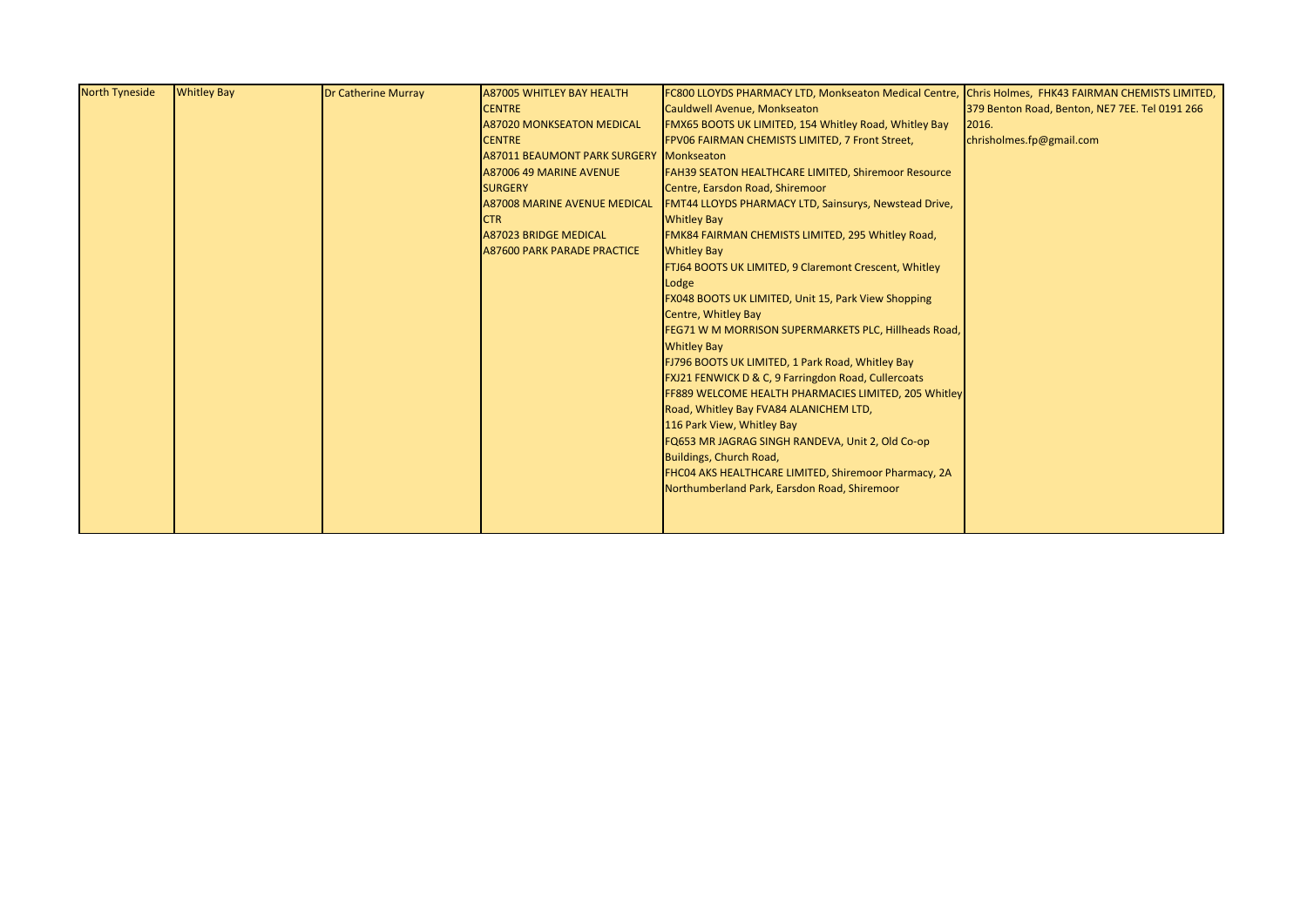| <b>North Tyneside</b> | North Shields     | <b>David Tomson</b> | <b>A87004 COLLINGWOOD SURGERY</b>   | FCA21 LLOYDS PHARMACY LTD, 18N Albion Road                                         | Manu Manso de Dios, FWC26 BOOTS UK LIMITED,        |
|-----------------------|-------------------|---------------------|-------------------------------------|------------------------------------------------------------------------------------|----------------------------------------------------|
|                       |                   |                     | <b>A87009 PRIORY MEDICAL GROUP</b>  | FA553 BOOTS UK LIMITED, 46 Bedford Street                                          | Nelson Health Centre, Cecil Street, North Shields, |
|                       |                   |                     | <b>A87002 SPRING TERRACE HEALTH</b> | FXN15 LLOYDS PHARMACY LTD, Hawkeys Lane Health Centre NE29 0DZ. Tel 0191 259 5360. |                                                    |
|                       |                   |                     | <b>CENTRE</b>                       | FWC26 BOOTS UK LIMITED, Nelson Health Centre                                       |                                                    |
|                       |                   |                     | <b>A87015 APPLEBY SURGERY</b>       | FAQ67 GILL & SCHOFIELD PHARM CHEMISTS LTD, 16 Station                              |                                                    |
|                       |                   |                     | <b>A87030 REDBURN PARK MEDICAL</b>  | Road, Percy Main                                                                   |                                                    |
|                       |                   |                     | <b>CENTRE</b>                       | FPC71 WM MORRISON SUPERMARKETS PLC, Preston Grange                                 |                                                    |
|                       |                   |                     | <b>A87019 NELSON MEDICAL GROUP</b>  | Estate                                                                             |                                                    |
|                       |                   |                     |                                     | FQN29 G WHITFIELD LIMITED, 143 Brookland Terrace, New                              |                                                    |
|                       |                   |                     |                                     | York                                                                               |                                                    |
|                       |                   |                     |                                     | FQP86 BOOTS UK LIMITED, 17 Percy Park Road, Tynemouth                              |                                                    |
|                       |                   |                     |                                     | FNG81 NORCHEM HEALTHCARE, Unit 2 Hadrian Park                                      |                                                    |
|                       |                   |                     |                                     | <b>Shopping Centre</b>                                                             |                                                    |
|                       |                   |                     |                                     | FFA56 BOOTS UK LIMITED, 23a Nile Street, North Shields                             |                                                    |
|                       |                   |                     |                                     | FL037 TESCO STORES LIMITED, Tesco Extra, Norham Road,                              |                                                    |
|                       |                   |                     |                                     | Chirton                                                                            |                                                    |
|                       |                   |                     |                                     | FMJ02 NATIONAL COOPERATIVE CHEMISTS LIMITED, 198,                                  |                                                    |
|                       |                   |                     |                                     | Verne Road, North Shields                                                          |                                                    |
|                       |                   |                     |                                     |                                                                                    |                                                    |
|                       |                   |                     |                                     |                                                                                    |                                                    |
|                       |                   |                     |                                     |                                                                                    |                                                    |
| <b>North Tyneside</b> | <b>North West</b> | Dr James Lunn       | <b>A87007 FOREST HALL MEDICAL</b>   | FVL68 ASHCHEM LIMITED, 36 Bridge Street, Seaton Burn                               | Marc O'Hara, FFQ42 BOOTS UK LIMITED, 25 Station    |
|                       |                   |                     | <b>GROUP</b>                        | FHK43 FAIRMAN CHEMISTS LIMITED, 379 Benton Road                                    | Road North, Forest Hall, NE12 7AR. Tel 0191 266    |
|                       |                   |                     | <b>A87012 WIDEOPEN MEDICAL</b>      | FWK47 LLOYDS PHARMACY LIMITED, 335 Benton Road                                     | 1378.                                              |
|                       |                   |                     | <b>CENTRE</b>                       | FX233 BOOTS UK LIMITED, The Killingworth Health Centre                             |                                                    |
|                       |                   |                     | <b>A86016 LANE END SURGERY</b>      | FR698 ASHCHEM LIMITED, 42 Park View, Wideopen                                      |                                                    |
|                       |                   |                     | A86005 WEST FARM SURGERY            | FTP20 BOOTS UK LIMITED, Unit 4, The Boulevard,                                     |                                                    |
|                       |                   |                     | <b>A87017 WOODLANDS PARK HEALTH</b> | Longbenton                                                                         |                                                    |
|                       |                   |                     | <b>CTR</b>                          | FFQ42 BOOTS UK LIMITED, 25 Station Road North, Forest Hall                         |                                                    |
|                       |                   |                     | <b>A87612 WELLSPRING MEDICAL</b>    | FJA62 HALLS PHARMACY (NORTH EAST) LIMITED, 3 Station                               |                                                    |
|                       |                   |                     | PRACT.                              | Road North, Forest Hall                                                            |                                                    |
|                       |                   |                     | <b>A87022 NORTHUMBERLAND PARK</b>   | FPG08 WM MORRISON SUPERMARKETS PLC, The Killingworth                               |                                                    |
|                       |                   |                     | <b>MEDICAL GROUP</b>                | Centre                                                                             |                                                    |
|                       |                   |                     | <b>A86041 SWARLAND AVENUE</b>       | FAF11 LLOYDS PHARMACY LTD, 99 Station Road North, Forest                           |                                                    |
|                       |                   |                     | <b>SURGERY</b>                      | FTK96 ASHCHEM<br>Hall                                                              |                                                    |
|                       |                   |                     | <b>A87615 MALLARD MEDICAL</b>       | LIMITED, 33-34 Front Street, Burradon                                              |                                                    |
|                       |                   |                     | <b>PRACTICE</b>                     |                                                                                    |                                                    |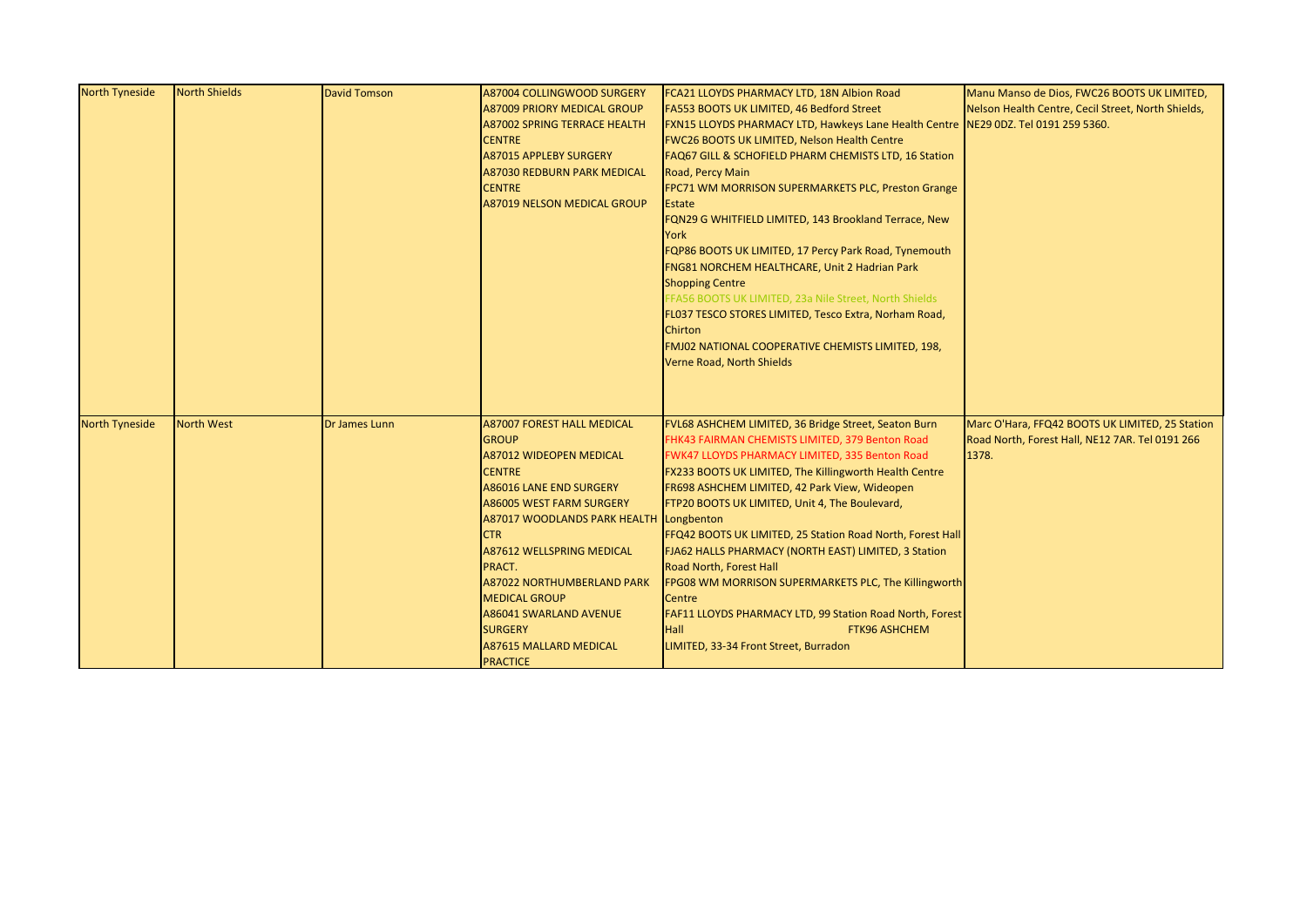| <b>North Tyneside</b> | <b>Wallsend</b>       | Dr Kirsten Richardson | <b>A87003 PORTUGAL PLACE HEALTH</b><br>$\mathsf{CTR}$<br><b>A87016 THE VILLAGE GREEN</b><br><b>SURGERY</b><br><b>A87013 BEWICKE MEDICAL CENTRE</b>                                                     | FH208 ASHCHEM LIMITED, The Health Centre, Portugal Place Hassina Zia, FD576, LLOYDS PHARMACYLTD, Battle<br>FX325 BESTWAY NATIONAL CHEMISTS LIMITED, Crow Bank,<br><b>The Green</b><br>FKK14 FAIRMAN CHEMISTS LIMITED, 22-24 High Street West<br>A87029 PARK ROAD MEDICAL PRACT FTF19 BOOTS UK LIMITED, 6 The Forum<br>FD576 LLOYDS PHARMACY LTD, Battle Hill Walk-in Centre<br>FTK50 ASHCHEM LTD, 9-13 Tynemouth Road, Willington<br>Quay<br>FWH07 MR JAGRAJ SINGH RANDEVA, 11 Coast Road<br>FT006 MR JAGRAJ SINGH RANDEVA, 94 Bewicke Road,<br><b>Willington Quay</b><br><b>FGN62 ASDA</b><br>STORES LTD, Whitley Road, Benton FXP81 ASHCHEM LTD,<br>55-57 Burn Terrace, Howdon<br>FNK57 NATIONAL COPERATIVE CHEMISTS LIMITED, 86<br>Windsor Drive, High Howdon, Wallsend<br>FN104 BOOTS UK LIMITED, Unit B4, Silverlink Retail Park,<br>Wallsend<br>FX325, Well Pharmacy, Crow Bank, The Green, Wallsend | Hill Walk - in Centre Tel 0191 262 9407                                                                  |
|-----------------------|-----------------------|-----------------------|--------------------------------------------------------------------------------------------------------------------------------------------------------------------------------------------------------|------------------------------------------------------------------------------------------------------------------------------------------------------------------------------------------------------------------------------------------------------------------------------------------------------------------------------------------------------------------------------------------------------------------------------------------------------------------------------------------------------------------------------------------------------------------------------------------------------------------------------------------------------------------------------------------------------------------------------------------------------------------------------------------------------------------------------------------------------------------------------------------------------------|----------------------------------------------------------------------------------------------------------|
| <b>Newcastle</b>      | <b>Gosforth North</b> | Dr Sarah Rae          | <b>A86008 PARK MEDICAL GROUP</b><br><b>A86036 GOSFORTH MEMORIAL</b><br><b>MED.CTR</b><br>A86028 REGENT MEDICAL CENTRE<br><b>A86033 BRUNTON PARK</b><br><b>A86035 BROADWAY MEDICAL</b><br><b>CENTRE</b> | FCA87 BANS HEALTHCARE LTD, 9 Fawdon Park Shopping<br>Centre<br>FKM31 BOOTS UK LIMITED, 13 Gosforth Centre<br>FXP48 WHITTAKER J & J (CHEMISTS) LTD, 32 Wansbeck Road<br>South<br>FGX03 BOOTS UK LIMITED, Unit 1, Kingston Park Shopping<br>Centre<br>FJR84 ASHCHEM LIMITED, 13 Princes Road, Brunton Park<br>FVA24 ASDA STORES LTD, Hollywood Avenue<br>FCL06 NORCHEM HEALTHCARE LIMITED, 46-50 The, Fawdon<br>FC015 PROGRESS HEALTHCARE (NE) LIMITED, 21 Station<br>Road, South Gosforth<br>FL985 TESCO STORES LIMITED, Brunton Lane, Kingston Park<br>FTL04 PHARMACARE4U, Great Park Pharmacy, Unit 5,<br>Middleton North, Waggonway Drive, Great Park                                                                                                                                                                                                                                                    | Daniel Thirlwell, FC015, Mills Pharmacy, 21 Station<br>Road, South Gosforth, NE3 1QD. Tel 0191 285 2520. |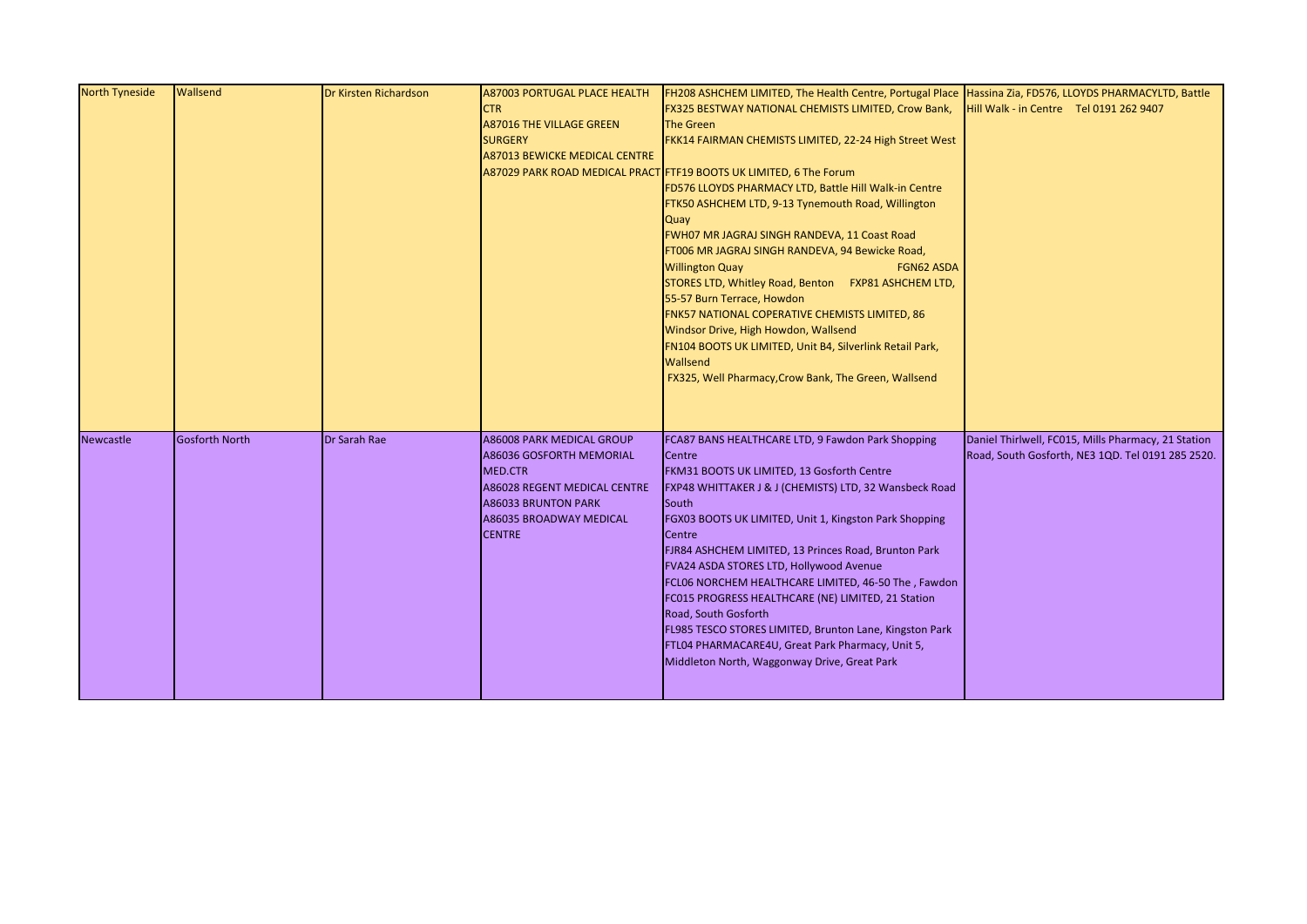| <b>Newcastle</b> | <b>Newcastle East</b>    | <b>Dr Natalie Crowe</b>  | <b>A86029 THORNFIELD MEDICAL</b>                | FT417 GILL & SCHOFIELD PHARM CHEMISTS LTD, Molineux                                | Chris Dodd, FT417 Molineux Pharmacy, Molineux     |
|------------------|--------------------------|--------------------------|-------------------------------------------------|------------------------------------------------------------------------------------|---------------------------------------------------|
|                  |                          |                          | <b>GROUP</b>                                    | Street, Byker                                                                      | Street, Byker, NE6 1SG. Tel 0191 219 6097.        |
|                  |                          |                          | <b>A86011 WALKER MEDICAL GROUP</b>              | FK990 BOOTS UK LIMITED, 11 Church Walk, Walker                                     | Chris.dodd@nhs.net                                |
|                  |                          |                          | <b>A86023 BENFIELD PARK MEDICAL</b>             | FVR13 WALKER PHARMACY LIMITED, 495a Back Welbeck                                   |                                                   |
|                  |                          |                          | <b>GROUP</b>                                    | Road, Walker                                                                       |                                                   |
|                  |                          |                          | A86040 ST.ANTHONY'S HEALTH                      | FEV63 BOOTS UK LIMITED, 293-295 Chillingham Road,                                  |                                                   |
|                  |                          |                          | <b>CENTRE</b>                                   | Heaton                                                                             |                                                   |
|                  |                          |                          | <b>A86010 BIDDLESTONE HEALTH</b>                | FKV74 GILL & SCHOFIELD PHARM CHEMISTS LTD, Benfield                                |                                                   |
|                  |                          |                          | <b>GROUP</b>                                    | Park Health Centre, Walkergate                                                     |                                                   |
|                  |                          |                          | <b>A86024 HEATON ROAD SURGERY</b>               | FE802 GILL & SCHOFIELD PHARM CHEMISTS LTD, St Anthonys                             |                                                   |
|                  |                          |                          |                                                 | Road, Walker                                                                       |                                                   |
|                  |                          |                          |                                                 | FCL77 NORCHEM HEALTHCARE LIMITED, 31 Heaton Road,                                  |                                                   |
|                  |                          |                          |                                                 | <b>Byker</b>                                                                       |                                                   |
|                  |                          |                          |                                                 | FQP85 LLOYDS PHARMACY LTD, 436 Welbeck Road, Walker                                |                                                   |
|                  |                          |                          |                                                 | FDC09 BOOTS UK LIMITED, 121-125 Shields Road, Byker                                |                                                   |
|                  |                          |                          |                                                 | FVH30 QUAYSIDE PHARMACY LTD, Harrogate House,                                      |                                                   |
|                  |                          |                          |                                                 | Gosforth Street, Shieldfield<br>FCF <sub>26</sub>                                  |                                                   |
|                  |                          |                          |                                                 | NORCHEM HEALTHCARE LIMITED, 26                                                     |                                                   |
|                  |                          |                          |                                                 | Shields Road, Byker                                                                |                                                   |
|                  |                          |                          |                                                 | FLF74 ST STEVEN'S PHARMACY, 23 Heaton Road, Newcastle                              |                                                   |
|                  |                          |                          |                                                 | upon Tyne                                                                          |                                                   |
|                  |                          |                          |                                                 | FRX90 LLOYDS PHARMACY Etherstone Avenue, High Heaton                               |                                                   |
|                  |                          |                          |                                                 | FFH18 ASDA STORES LIMITED, Newcastle Shopping Centre,                              |                                                   |
|                  |                          |                          |                                                 | Fossway, Byker                                                                     |                                                   |
| <b>Newcastle</b> | Jesmond - Lower Gosforth | <b>Dr Guy Clements</b>   |                                                 | FNK82 MEDICENTRE (NEWCASTLE) LTD, 41-47 St Georges                                 | Sandy Khanna, FL531 DOUGLAS PHARMACY, 17          |
|                  |                          |                          | <b>A86018 THE GROVE MEDICAL</b><br><b>GROUP</b> | Terrace, Jesmond                                                                   | Asburton Road, Gosforth, Newcastle upon Tyne NE3  |
|                  |                          |                          | A86020 THE SURGERY-OSBORNE                      | FWG10 BESTWAY NATIONAL CHEMISTS LIMITED, 41 High                                   | 4XN Tel:0191 285 2911                             |
|                  |                          |                          | <b>ROAD</b>                                     | Street, Gosforth                                                                   |                                                   |
|                  |                          |                          | <b>A86006 ROSEWORTH SURGERY</b>                 | FJ341 BOOTS UK LIMITED, 18a Osbourne Road, Jesmond                                 |                                                   |
|                  |                          |                          |                                                 | A86007 AVENUE MEDICAL PRACTICE FJW83 DOUGLAS PHARMACY, 17 Ashburton Road, Gosforth |                                                   |
|                  |                          |                          |                                                 | FX276 BOOTS UK LIMITED, 53 St Georges Terrace, Jesmond                             |                                                   |
|                  |                          |                          |                                                 |                                                                                    |                                                   |
|                  |                          |                          |                                                 |                                                                                    |                                                   |
| <b>Newcastle</b> | <b>Newcastle Central</b> | <b>Marie Anne Wright</b> | A86003 SAVILLE MEDICAL GROUP                    |                                                                                    | Arun Jassal, FNE33 QUAYSIDE PHARMACY, Crawhall    |
|                  |                          |                          |                                                 | FQF93 BOOTS UK LIMITED, 2-4 Sidgate, Eldon Square                                  | Road, Quayside, Newcastle upon Tyne, NE1 2BL Tel: |
|                  |                          |                          |                                                 | FDF09 BOOTS UK LIMITED, Hotspur Way, Eldon Square                                  | 0191 233 0210                                     |
|                  |                          |                          |                                                 | FHM40 BOOTS UK LIMITED, 150 Northumberland Streeat                                 |                                                   |
|                  |                          |                          |                                                 | FET99 SUPERDRUG STORES PLC, 46-52 Northumberland                                   |                                                   |
|                  |                          |                          |                                                 | <b>Street</b>                                                                      |                                                   |
|                  |                          |                          |                                                 |                                                                                    |                                                   |